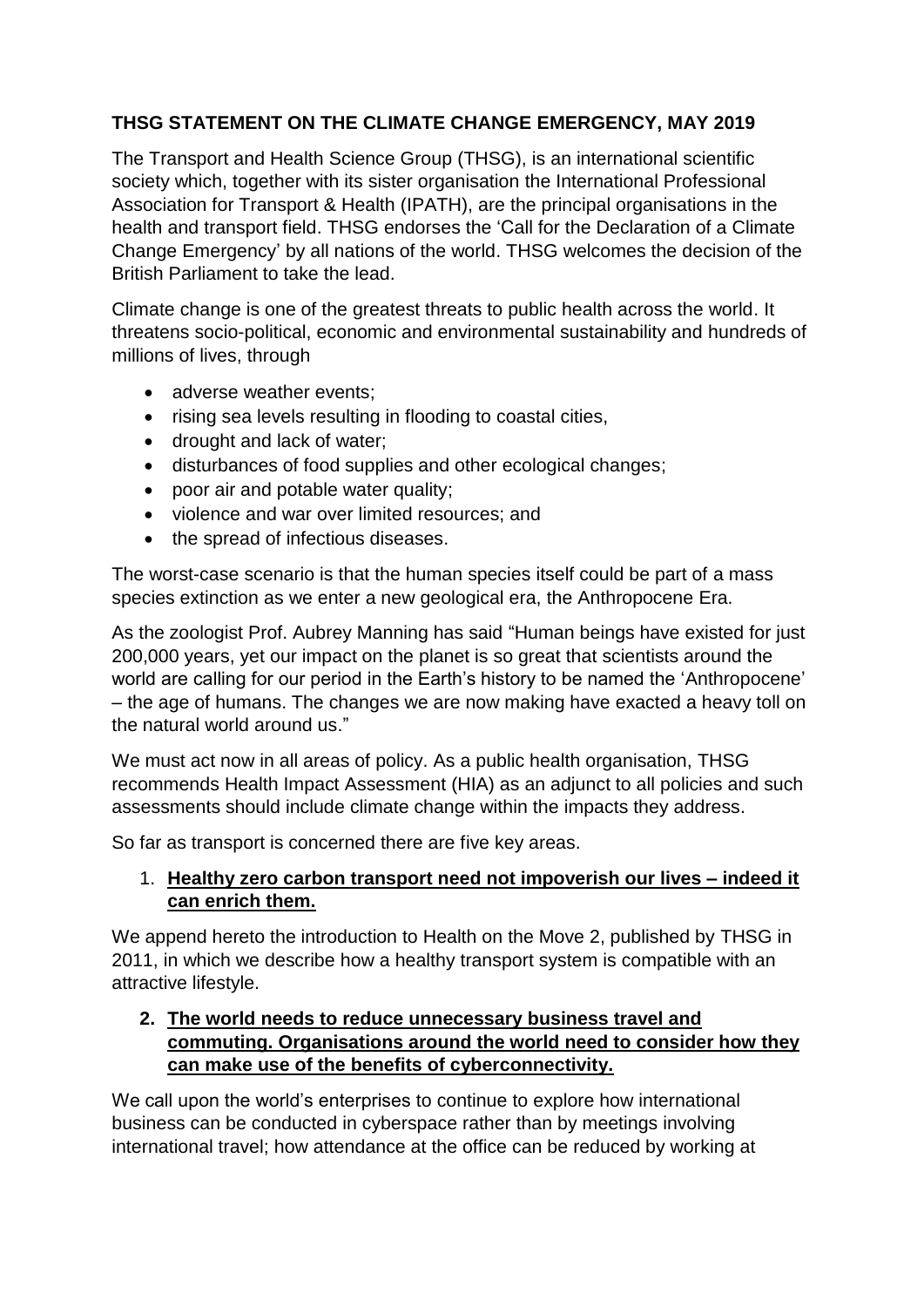home; and how commuting can be reduced by shorter working weeks. We call upon governments to introduce incentives for such changes.

We call for the establishment in all communities of neighbourhood work stations to provide people with the facilities necessary not to have to travel to the office. We call upon governments to fund this endeavour.

We call upon international organisations to limit the occasions on which people need to fly to meetings by arranging for committees requiring such travel to hold only one or two meetings a year face to face with the remainder in cyberspace. We call upon the United Nations to set an example on this matter.

We recognise that action has been taken on some of these measures but it has not gone far enough or been extensive enough. All organisations need to catch up with the best and the best need to go even further.

# **3. The world needs to replace aviation with a zero-carbon alternative. Airport development should be halted and the creation of an alternative should be urgently planned.**

We believe that the role of aviation in the future will be limited to flights across oceans and polar ice caps; flights to islands which are too far from the mainland for a bridge or frequent ferry; and local transport in remote roadless areas like Alaska, Antarctica, the Amazon and the Australian outback.

The bulk of existing passenger aviation can be replaced by high speed trains or by new systems like the hyperloop. Air freight may be reduced by accepting seasonality for some produce or by faster international rail freight services.

We call upon the governments of the world to halt all investment in airport expansion and to commence the active development of an international high-speed rail network. A first step in planning this network will be a decision as to whether or not the hyperloop is likely to become viable as the basis of such a network.

**4. The world needs to replace the private car with transit systems and to replace long distance road freight with freight by rail and by water, the role of the lorry being only at the final stage of the journey to the ultimate destination. There should be an immediate halt to highway development and highway improvement programmes and the money should be redirected to the development of alternatives.**

We call upon governments to halt investment in expansion or improvement of the motorway network and reallocate limited fiscal resources to rail, public transport and walking and cycling infrastructure.

Replacing road freight with rail would have substantial benefits for ecological sustainability and spatial demand. A longstanding challenge to such a policy has been how to ensure 'to door' delivery, given that rail lines cannot be built to all necessary end points. Replacing motorways with trains that carry freight containers already loaded on lorries, ready to drive away at the rail terminus, offers an innovative solution to these issues.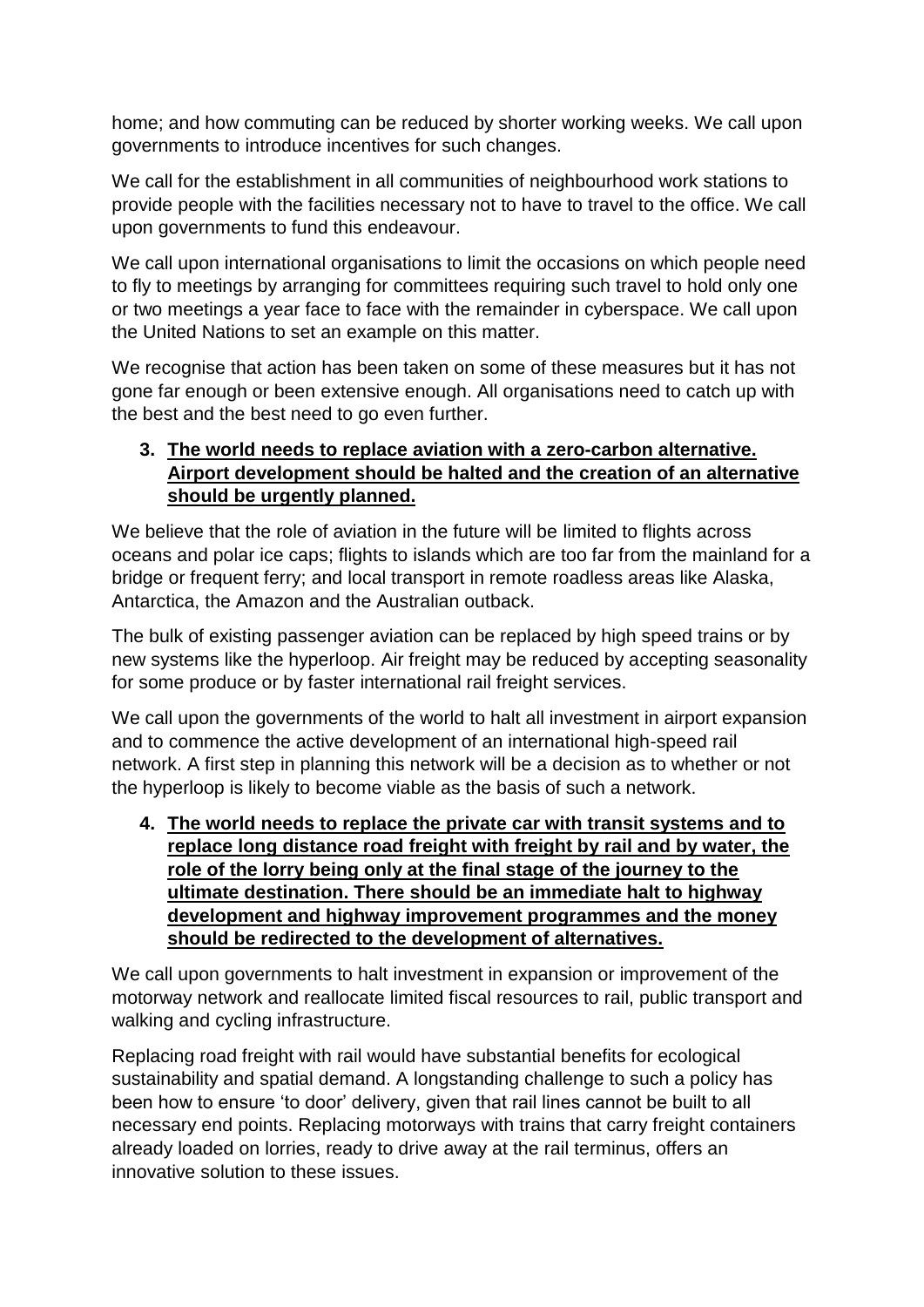It is not possible to develop cities based on the private car as the primary mode of transport without negative impacts on human health, quality of life and well-being. At least a third and perhaps two thirds of urban trips can be made on foot or by cycle. Cycle freight is capable of substituting for about half of urban delivery journeys. Rapid transit systems, whether rail based or bus based, can be developed as a viable alternative to the urban use of the private car. Governments should support and fund modal shift and invest in the networks that will make it easier and more efficient.

As we move towards driverless vehicles, the question of whether such vehicles operate door to door with a single user or station to station with shared use should be explored. A stream of guided vehicles shared by users making the same journey is a viable form of rapid transit. Individually used door to door autonomous vehicles would dramatically increase the number of cars on the road with an adverse effect on congestion that would offset the benefits of more efficient road use and would reduce walking and cycling, exacerbating the international obesity pandemic. Integrating guided vehicles into a rapid transit system could increase walking and cycling (at least as far as the station) and would reduce congestion to any guided system.

Guided buses and tramways provide vital opportunities for rapid transit in urban areas where any transport space is often rapidly dominated by private cars and private hire vehicles. Mixing light and heavy rail use in the same tracks may offer innovative solutions to crowding and surge responsiveness.

Free public transport should be considered as a possible way to promote modal shift.

The combination of the cycle and the train is a transport mode that can match the flexibility and speed of the private car. At the same time, it can introduce greater physical activity and be more environmentally sustainable. People cycle to a railhead, take a train to another railhead, and then cycle to their destination. They take their cycle with them, keep a second cycle at the other end for a regular journey, or hire a cycle.

Barriers to this combined mode have historically included: the prohibition of cycles on trains and trams due to crowding; inadequate bicycle storage capacity and/or safety; and inadequate shower and change facilities at destinations. These barriers should be addressed.

There should be a sharing of experience between cities, learning from the experiences of those which have been most successful. No Car Days (days on which all cars are banned) can help people understand the alternatives available whilst also providing an impetus to reducing the number of working days.

### **5. Whilst water freight is preferable to air freight, the shipping industry also needs to address its carbon footprint and the effect of oil spills**

It has been shown to be possible to power a large yacht with sails and auxiliary electric power derived from very thin solar panels covering the sails. The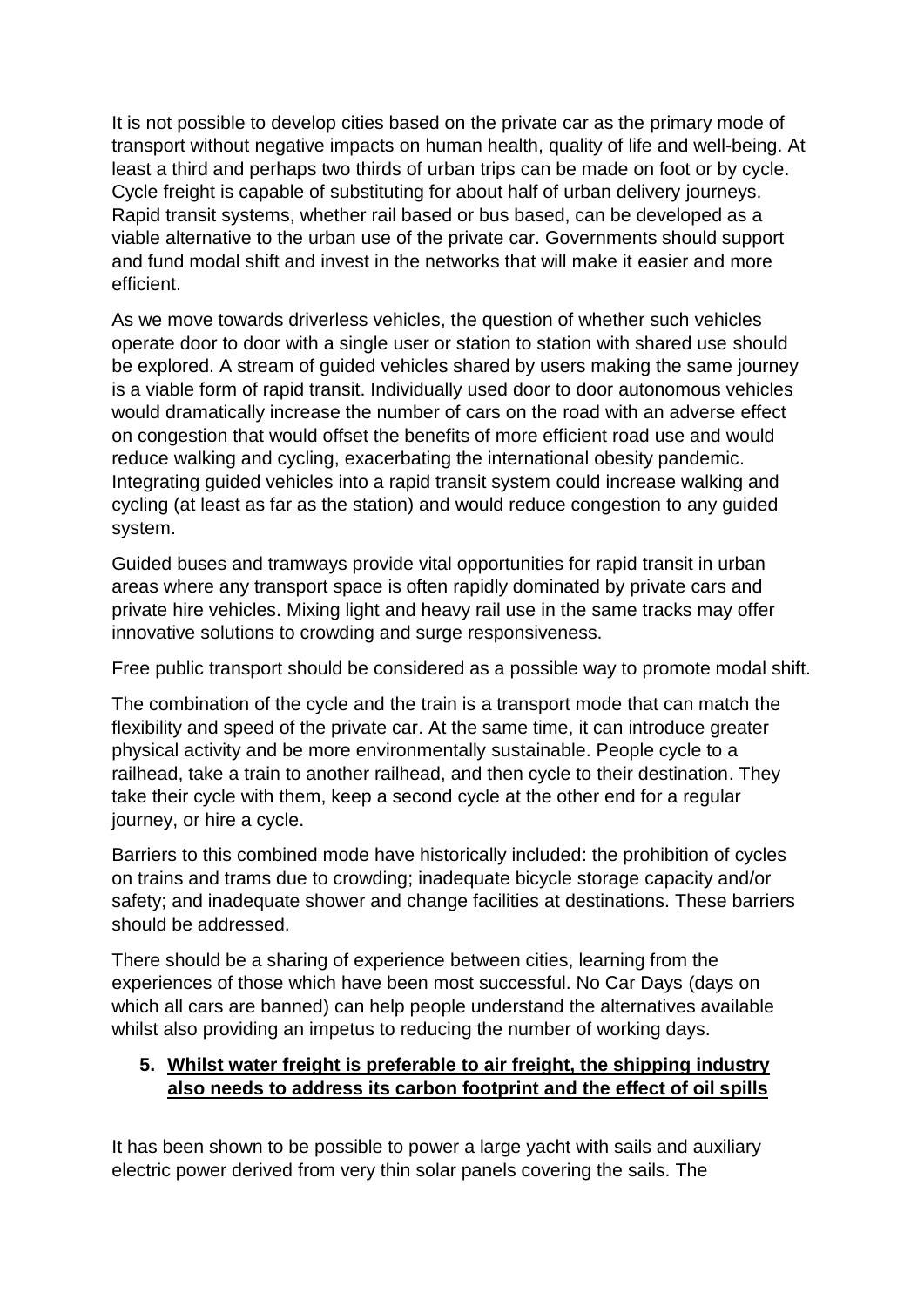development of this technology so as to allow fossil-fuel-powered ships to be replaced by sailing ships with auxiliary solar-powered electric engines should be explored urgently with a view to making it economically feasible in the relatively near future.

**The concept of a Climate Change Emergency is that the necessary actions should be urgently undertaken, with the resolution of the problem being viewed as an overriding priority that takes precedence over caution and inertia, political considerations, commercial interests, or fear of the reactions of those pursuing self-interested support of the status quo. It is not enough to point defensively to what has already been done – even the best must not rest on their laurels but must do more and must call upon others to follow their lead. If your house is on fire, you do not respond by checking diaries to see when everybody is free to sit down and discuss the problem. Humanity has only a limited time available to prevent the horrendous consequences of climate change. It is time for action, not for faint heartedness.**

# **APPENDIX – LIFE WITH A HEALTHY TRANSPORT SYSTEM**

*Reproduced from the introduction to our publication Health on the Move 2 Mindell JS, Watkins SJ, Cohen JM (eds). Health on the Move 2. Policies for healthpromoting transport*. *Stockport: Transport & Health Study Group, 2011*

Jean checked her diary for the day. It wouldn't be necessary to go into HQ. But there were some meetings which would need her to use the video facility at her local neighbourhood work station. She pondered whether to go to the work station for the whole day or whether to work at home in the large office that they had built in the garage when they gave up the cars. She'd rather like the company, she thought, and Angela was always there on a Tuesday so she'd be able to ask Angela for advice about storing her parents' motorised transport contraptions once they convert their garage into a downstairs bedroom. It had taken her so long to persuade them to do this but, of course, her parents' generation had grown up in the days of private transport and found it hard to abandon old attitudes. Angela always used the community transport bus door to door whenever she needed to go further than her self-propelled wheelchair could manage. Jean had only ever used this when she had heavy luggage but she wondered if it would answer all her parents' travel needs too now they had finally given up driving regularly.

Coming back to the present she settled down to eat her breakfast. Bacon from the pig farm in the next village. Eggs from her own hen. Toast and marmalade, made from good Sheffield oranges grown in the multi-storey farms of the Don Valley.

David had overslept. Not surprisingly after the late night he had had the previous evening. As she was finishing her breakfast he joined her, spent a few minutes bolting down some cereal (from the multi-storey farms at Ringway, built on the site of the old airport) and rushed out to get his bicycle.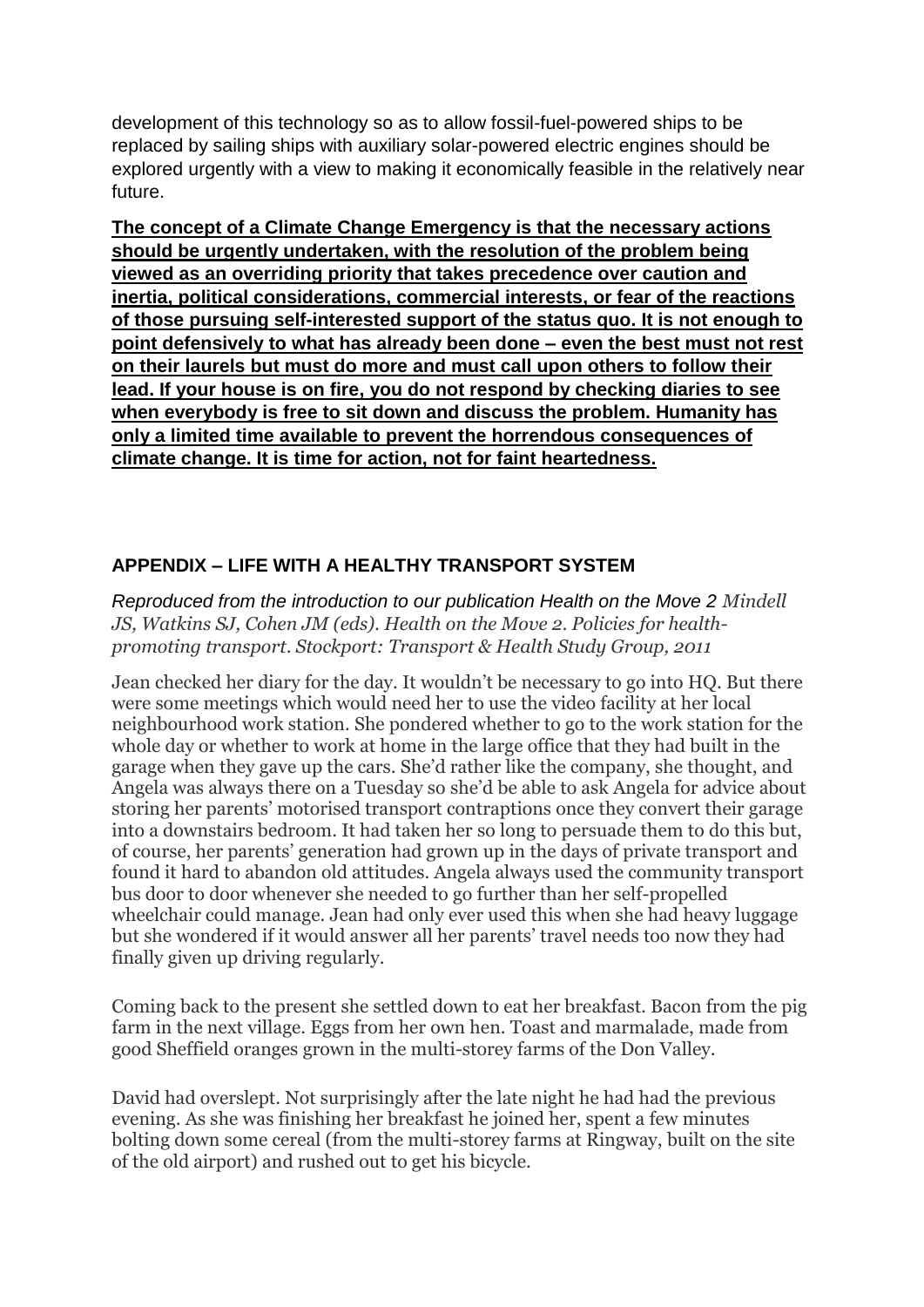"It's pouring down" she said "Why don't you walk?" "Too late" he said as he pedalled off to the station.

Jean followed him but she walked along the covered walkway to protect her from the rain. It was a nice street. Rose gardens and trees and children's play areas filled the gaps between the opposing houses. On a sunny day Jean would have wandered amongst them, chatting to neighbours and watching the children play in the street out of harm's way but today the weather called for being under cover. Half way to the work station there was the facility that Jean had pressed so hard for when the street was being designed – the open-air swimming pool. As she passed the swimming pool, the delivery van bringing the shopping up to the local shop for people to collect was picking its way along the carriageway. Unlike the straight direct cycleway, motor vehicles had to negotiate the gaps between the obstacles rather than having a protected carriageway. Jean watched the van, its guidance devices, speed regulators and obstacle detectors all fully engaged, as it inched gingerly along the edge of the pool. It reminded her of the incident last winter when the council had only had enough grit to do the pavements, cycleways and busways and the roads had been closed. The delivery van driver had foolishly ignored this and had ended up in the swimming pool and winner of You Tube's Idiot of the Week.

As Jean arrived at the work station, checked her booking of the videoconference for the meeting that afternoon, switched on her computer, and started to write a lecture for medical students setting out the evidence for the powerful health benefits of social networks, David was arriving at the Metro station.

He inserted his card and keyed adult single with cycle to Emmerdale into the journey planner. A recorded voice came over the intercom. "Next but one service from Platform 3. Change at Angerfield, which is the fourth station, for a bus to Emmerdale from stand E." Then a real human voice replaced it as the controller intervened. "The Emmerdale bus is demand-responsive and you are the only person booked on it today. If you'd prefer we could let you have a car from the Car Club for the normal bus fare and without road charges." They often made this offer when he was going to Emmerdale. Usually he took it but today he was feeling tired and he didn't think it would be safe so he declined, collected his tickets and made his way to the platform. The freight train to the shopping distributive warehouse at Angerfield was passing as he reached the platform, then the fast train to the city drew up into the platform making the wayside stop that it made here once an hour instead of running through non stop as it did the rest of the time. David knew this train stopped at Angerfield. They wanted him to wait for the tram because he would get no benefit from the train due to the connection and they liked to keep short distance passengers on the trams if they could. But he rather fancied the plusher seats of the train so he climbed aboard, stored his cycle in the cycle van and lounged back into a seat. The train flashed past the three intervening tram stops and overtook the freight train as it manoeuvred itself into the shopping sidings. Then the train drew up at Angerfield. He made his way to stand E and relaxed in an armchair watching the trolley buses come and go as he waited for his own bus. While he waited, he thought about their holiday. 15 days on a cruise train. They started with a day in Paris, then a slow daytime ride across the Alps with a break at Innsbruck. Full days spent, in Venice, Bled, Dubrovnik, Athens, Istanbul, Samarkand, St Petersburg, Narvik and Bergen, sometimes linked by high speed overnight travel, sometimes interspersed with slow,